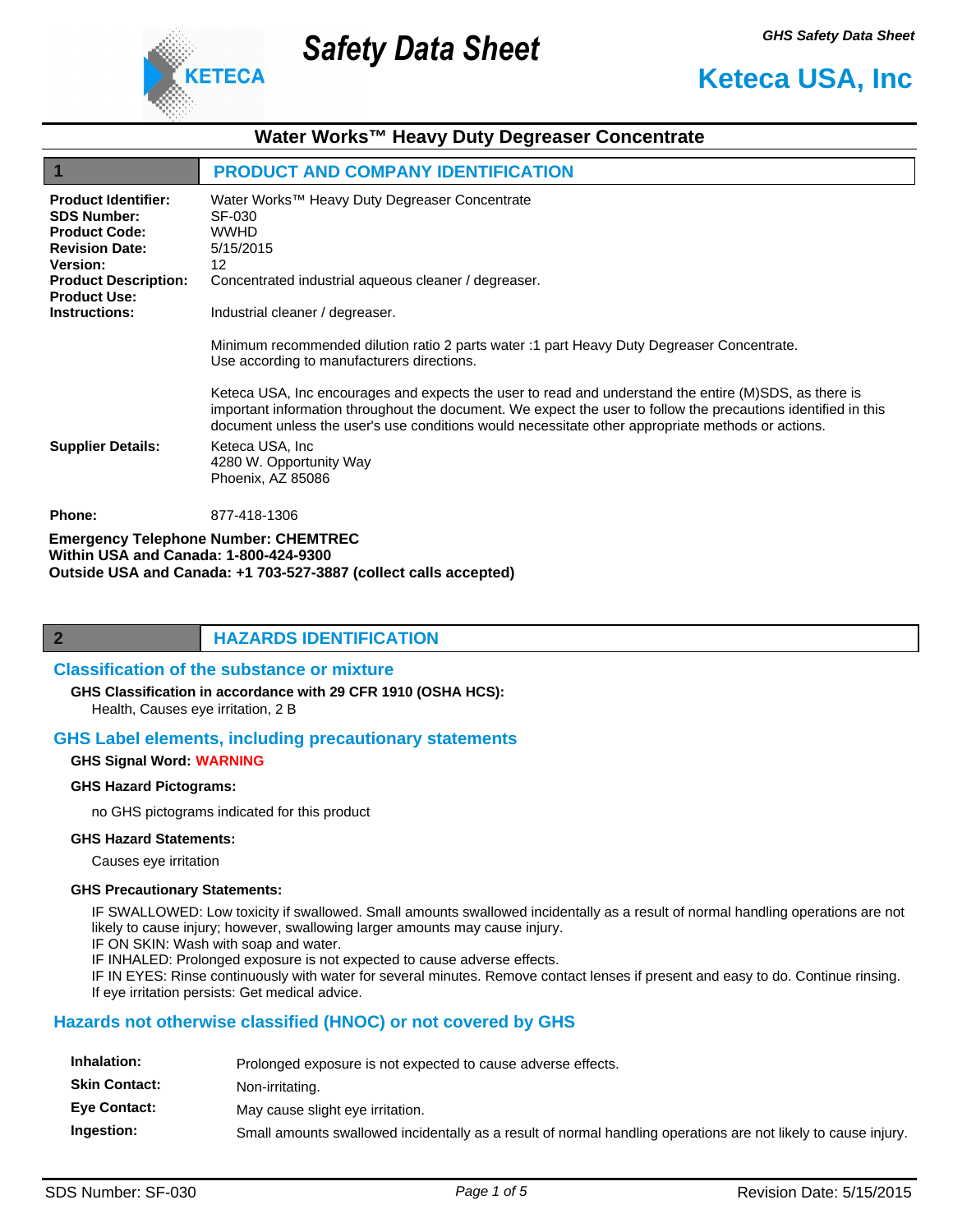

# **Water Works™ Heavy Duty Degreaser Concentrate**

## **3 COMPOSITION/INFORMATION ON INGREDIENTS**

Safety Data Sheet

#### **Ingredients:**

The specific chemical identity and chemical composition has been withheld as a trade secret.

The precise composition of this mixture is proprietary information. A complete disclosure will be provided to a physician or nurse in the event of a medical emergency.

| $\overline{\mathbf{4}}$             | <b>FIRST AID MEASURES</b>                                                                                                                                                                           |
|-------------------------------------|-----------------------------------------------------------------------------------------------------------------------------------------------------------------------------------------------------|
| Inhalation:<br><b>Skin Contact:</b> | If symptoms develop, move victim to fresh air. If symptoms persist, obtain medical attention.<br>Wash with soap and water.                                                                          |
| <b>Eye Contact:</b>                 | Flush eyes thoroughly with water for 15 minutes. Remove contact lenses after the initial 1 -2 minutes and continue<br>flushing for several additional minutes. If effects occur, consult physician. |
| Ingestion:                          | If swallowed, seek medical attention if symptoms develop. Do not induce vomiting unless directed to do so by medical<br>personnel.                                                                  |

| <b>FIRE FIGHTING MEASURES</b> |
|-------------------------------|
|                               |

Extinguishing Media: Water fog or fine spray. Dry chemical fire extinguishers. Carbon dioxide fire extinguishers. Foam. General purpose synthetic foams (including AFFF) or protein foams may function, but will be less effective.

Fire Fighting Procedures: Use water spray to cool fire exposed containers and fire affected zone until fire is out and danger of reignition has passed. Move container from fire area if this is possible without hazard. Burning liquids may be moved by flushing with water to protect personnel and minimize property damage. Avoid accumulation of water.

Special Protective Equipment for Firefighters: Wear positive-pressure self-contained breathing apparatus (SCBA) and protective fire fighting clothing (includes fire fighting helmet, coat, trousers, boots, and gloves). If protective equipment is not available or not used, fight fire from a protected location or safe distance

# **6 ACCIDENTAL RELEASE MEASURES**

**Personal Precautions:** Spilled material may cause a slipping hazard. Use appropriate safety equipment. (See Section 8)

#### **Methods and materials for containment and cleaning up:**

**Small spills:** Absorb with materials such as: sand, vermiculite, absorbent pillows, pads and/or wipes. Do not use water for clean up. Collect in suitable and properly labeled containers.

**Large spills:** Contain spilled material if possible. Pump into suitable and properly labeled containers.

## **FIGURE 12 IN STORAGE**

Avoid contact with eyes. Wash thoroughly after handling. Store indoors away from direct sunlight. Keep containers closed when not in use. Shelf life: 24 Months **Handling Precautions: Storage Requirements:**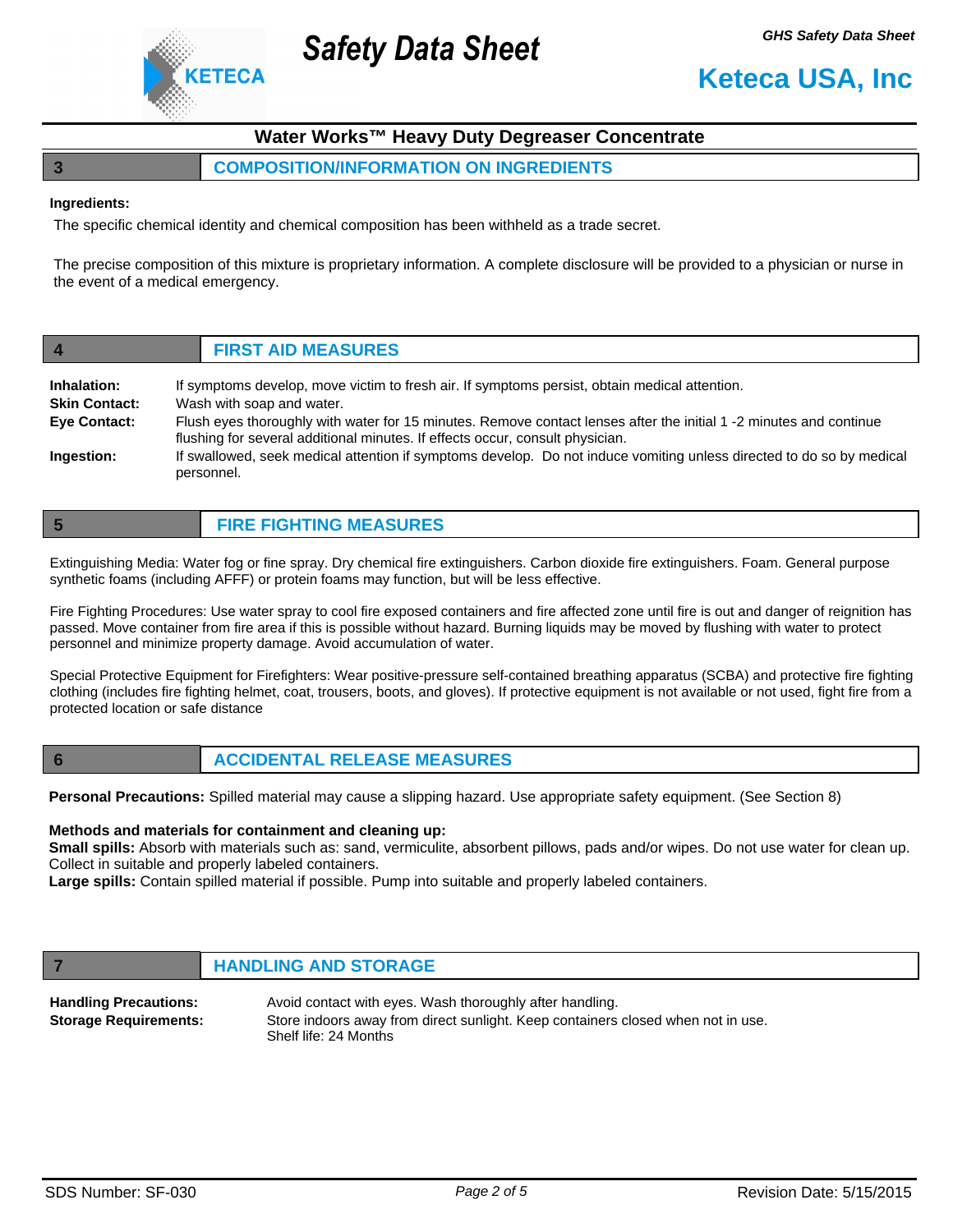

# **Water Works™ Heavy Duty Degreaser Concentrate**

# **8 EXPOSURE CONTROLS/PERSONAL PROTECTION**

Safety Data Sheet

| <b>Engineering Controls:</b> | General ventilation should be sufficient for most operations. |
|------------------------------|---------------------------------------------------------------|
| <b>Personal Protective</b>   |                                                               |
| Equipment:                   | HMIS PP, B   Safety Glasses, Gloves                           |

**Respiratory Protection:** Wear respiratory protection when adverse effects, such as respiratory irritation or discomfort have been experienced, or where indicated by your risk assessment process. For most conditions no respiratory protection should be needed; however, if discomfort is experienced, use an approved air-purifying respirator.

| 9                             | PHYSICAL AND CHEMICAL PROPERTIES                                                             |
|-------------------------------|----------------------------------------------------------------------------------------------|
| Appearance:                   | Clear to yellowish                                                                           |
| <b>Physical State:</b>        | Liquid                                                                                       |
| Odor:                         | Light Citrus                                                                                 |
| <b>Odor Threshold:</b>        | No data available                                                                            |
| Solubility:                   | Misible in water in all proportions                                                          |
| <b>Spec Grav./Density:</b>    | 0.998 +/- 0.003 (Hydrometer)                                                                 |
| <b>Viscosity:</b>             | No data available                                                                            |
| <b>Boiling Point:</b>         | No data available                                                                            |
| <b>Freezing/Melting Pt.:</b>  | $32^{\circ}$ F (0 C)                                                                         |
| <b>Flammability:</b>          | no data available                                                                            |
| <b>Flash Point:</b>           | >200°F Test Method SW1010 A                                                                  |
| <b>Partition Coefficient:</b> | No data available                                                                            |
| <b>Vapor Pressure:</b>        | $<$ 1.0 mm Hg $\circledcirc$ 68°F (not including water content).                             |
| <b>Vapor Density:</b>         | No data available                                                                            |
| pH:                           | $8 - 10$                                                                                     |
| VOC:                          | 75 g/l in "Neat" form. 25 g/l when diluted 2:1 with H2O, SCAQMD certified clean air solvent. |
| Evap. Rate:                   | No data available                                                                            |
| <b>Auto-Ignition Temp:</b>    | No data available                                                                            |
| Decomp Temp:                  | No data available                                                                            |
| UFL/LFL:                      | No data available                                                                            |

# **10 STABILITY AND REACTIVITY**

| Stability:                       | Product is stable under normal conditions.                                          |
|----------------------------------|-------------------------------------------------------------------------------------|
| <b>Materials to Avoid:</b>       | This is a water-based product. Strong Acids; Strong Bases; Strong Oxidizing Agents. |
| <b>Hazardous Decomposition:</b>  | Will not occur.                                                                     |
| <b>Hazardous Polymerization:</b> | Will not occur.                                                                     |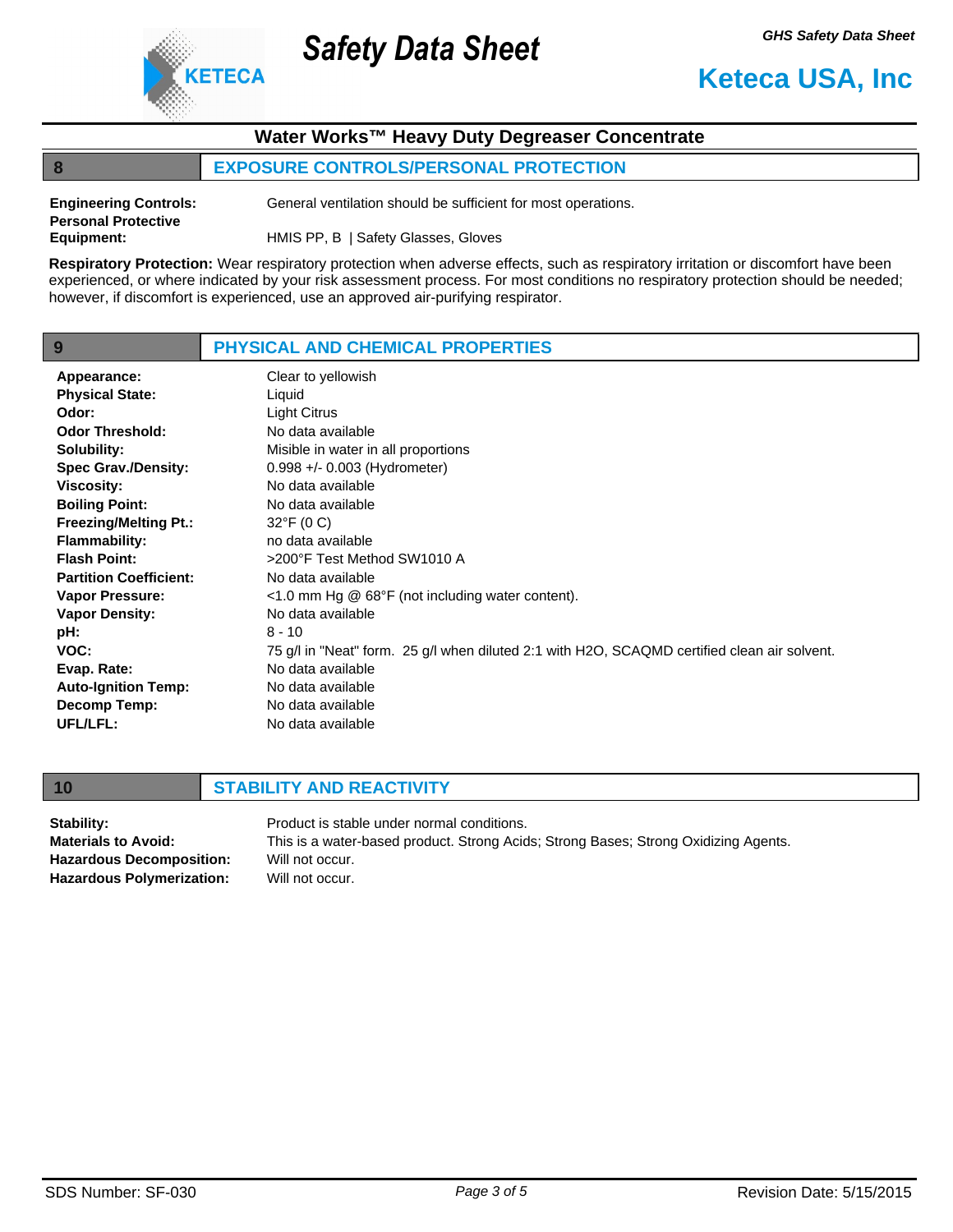

# **Water Works™ Heavy Duty Degreaser Concentrate**

Safety Data Sheet

**11 TOXICOLOGICAL INFORMATION**

### **Likely routes of exposure:**

| <b>Inhalation:</b>                | Prolonged exposure is not expected to cause adverse effects.                    |  |
|-----------------------------------|---------------------------------------------------------------------------------|--|
| <b>Ingestion:</b>                 | Small amounts swallowed incidentally as a result of normal handling operations  |  |
|                                   | are not likely to cause injury.                                                 |  |
| Skin:                             | Non-irritating.                                                                 |  |
| <b>Eyes:</b>                      | May cause eye irritation.                                                       |  |
|                                   |                                                                                 |  |
| <b>Skin Corrosion/Irritation:</b> | Non-irritant per Dermal Irritection assay modeling. No animal testing performed |  |
| <b>Eye Damage/Irritation:</b>     | May cause mild eye irritation per Oclular Irritection assay modeling.           |  |
|                                   | No animal testing performed.                                                    |  |
|                                   | (GHS Hazard category 2B)                                                        |  |
| <b>Germ Cell Mutagenicity:</b>    | Mixture does not classify under this category                                   |  |
| Carcinogenicity:                  | Mixture does not classify under this category                                   |  |
| <b>Reporductive Toxicity:</b>     | Mixture does not classify under this category                                   |  |
| <b>STOT-Single Exposure:</b>      | Mixture does not classify under this category                                   |  |
| <b>STOT-Repeated Exposure:</b>    | Mixture does not classify under this category                                   |  |
| <b>Aspiration Hazard:</b>         | Mixture does not classify under this category                                   |  |

#### **Fish Toxicity**

LC50, Pimephales promelas, 96 hour: 156 ppm.

#### **Aquatic Invertebrate Toxicity**

LC50, Daphnia pulex, 48 hour: 340 ppm.

## **Persistence and Degradability Biodegradation Tests:**

Fully biodegradable in accordance with ISO 9439.

## **13 DISPOSAL CONSIDERATIONS**

Dispose of uncontaminated material into sewer where applicable within Federal, State and/or local laws and regulations.

Disposal of contaminated material must be in compliance with all Federal, State and/or local laws and regulations. Regulations may vary in different locations. Waste characterizations and compliance with applicable laws are the responsibility solely of the waste generator.

## **14 TRANSPORT INFORMATION**

DOT Non-Bulk - NOT REGULATED DOT Bulk - NOT REGULATED IMDG - NOT REGULATED ICAO/IATA - NOT REGULATED

*This information is not intended to convey all specific regulatory or operational requirements/information relating to this product. It is the responsibility of the transporting organization to follow all applicable laws, regulations and rules relating to the transportation of the material.*